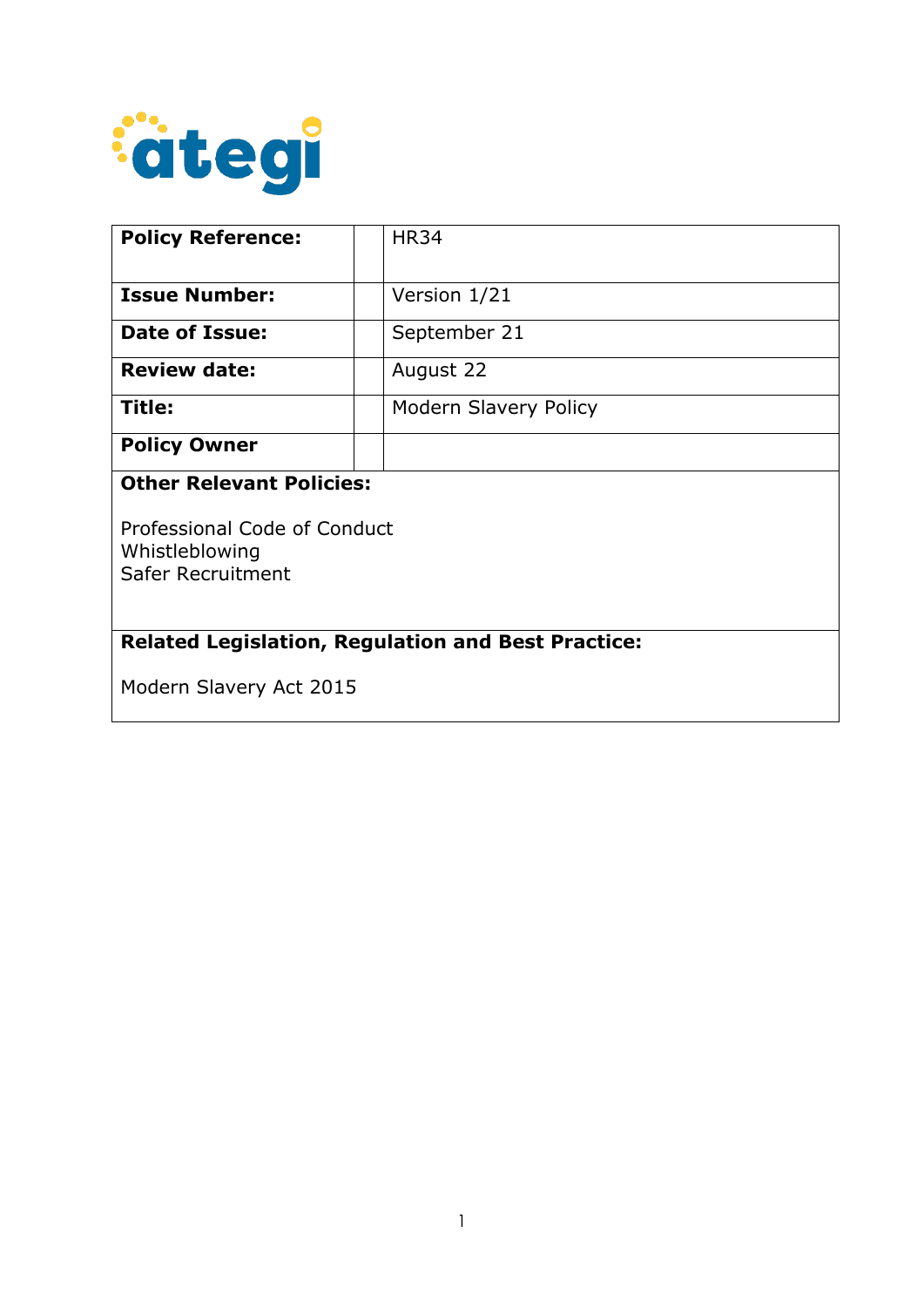## **Contents**

÷.

|     |                                 | Page |
|-----|---------------------------------|------|
|     | Introduction                    |      |
|     | Scope and Purpose of the Policy |      |
|     | Due diligence processes         |      |
| -4. | Employee responsibilities       |      |
|     | Breaches of this policy         |      |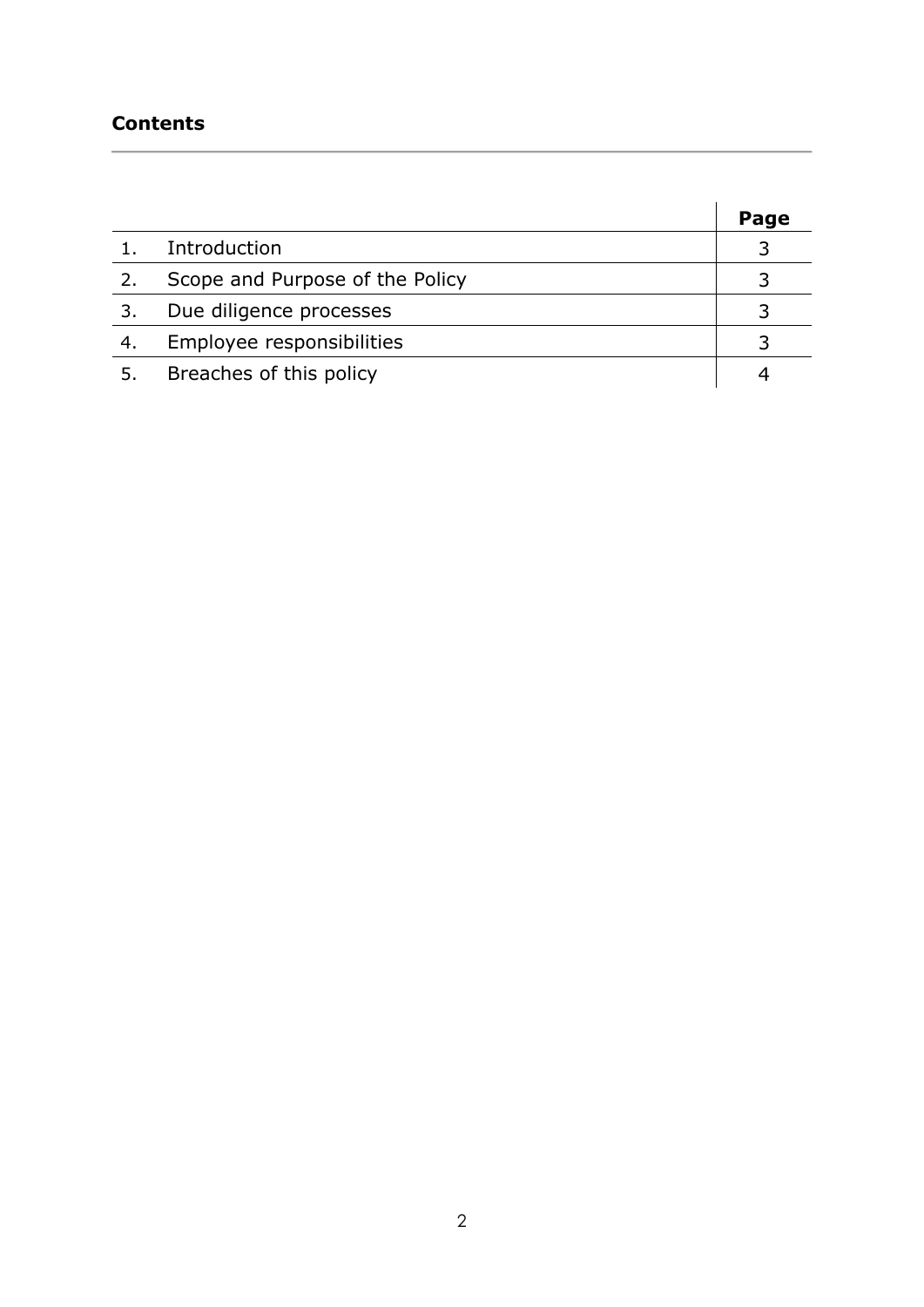# **1. Introduction**

1.1 ategi maintains relationships with a number of different organisations and people in its supply chain and in its recruitment practices.

1.2 Modern Slavery is a criminal offence under the Modern Slavery Act 2015 and can occur in various forms, including servitude, forced or compulsory labour and human trafficking and will not be tolerated under any circumstances.

1.3 Breaches of this provision constitutes a gross misconduct offence.

### **2. Scope and Purpose of the Policy**

2.1 This policy sets out the Organisation's goals in preventing opportunities for modern slavery to occur.

2.2 The policy applies to all staff engaged to provide a service to ategi.

#### **3. Due diligence processes**

3.1 To ensure that modern slavery is prevented,

The Organisation will:

- Maintain clear policies and procedures preventing exploitation and human trafficking.
- Monitor the use and effectiveness of this policy, including the auditing of internal control systems to ensure they effectively counteract modern slavery.
- Ensure its managers take responsibility for ensuring that all those who report into them understand and comply with this policy.
- Ensure that all statutory checks are made during the recruitment of new employees and that salaries are not less than the national minimum or national living wage limits.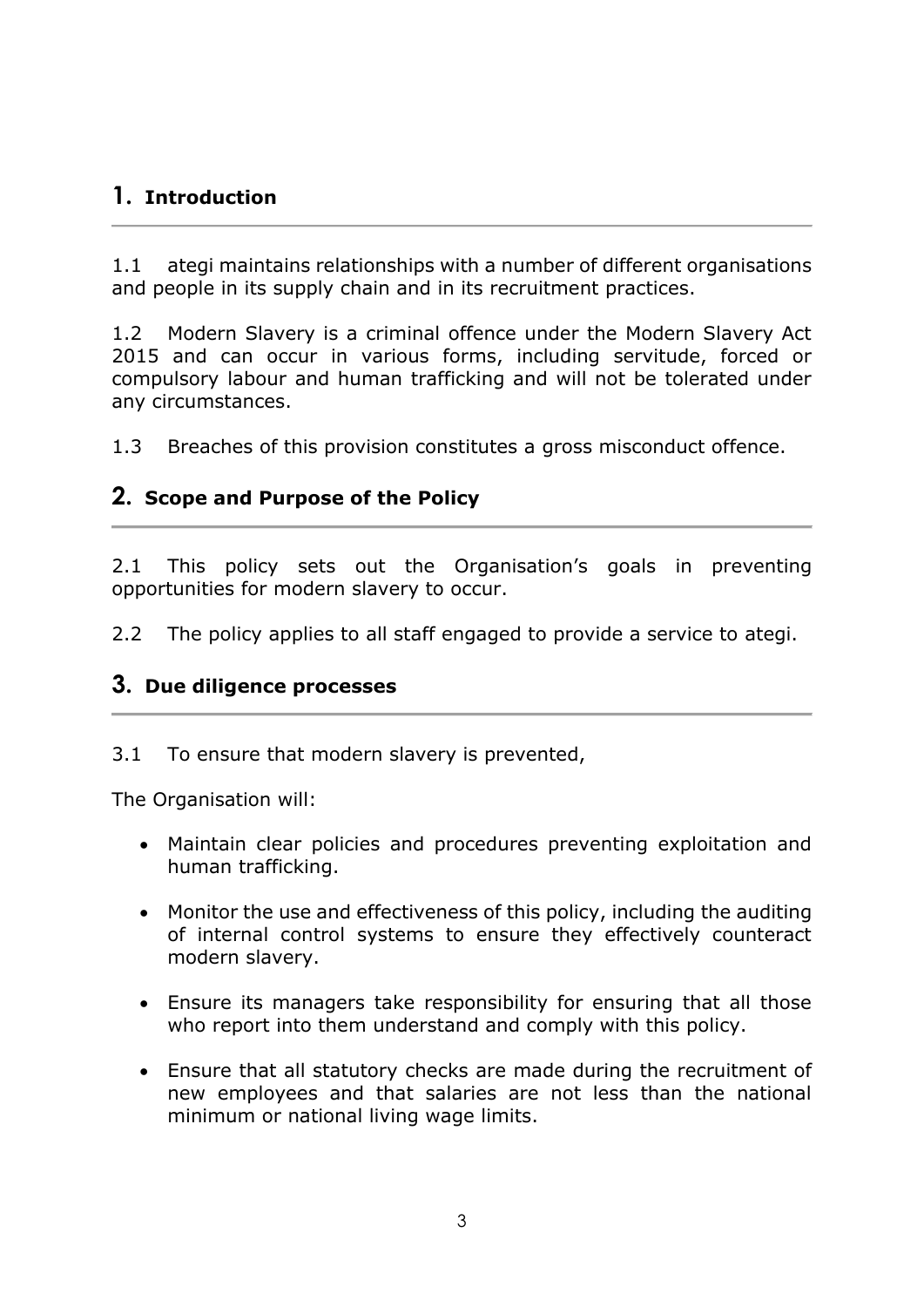• Provide regular training to staff so that they can recognise the signs of modern slavery and what to do should they suspect any malpractice.

3.2 ategi requires the following from all parties who work with us or provide a service to us:

- That they have their own Modern Slavery policy or statement in place to promote their commitment to modern slavery.
- That they pay their employees no less than the national minimum or national living wage limits.

## **4. Employee responsibilities**

- 4.1 Employees should:
	- At all times and in all respects act in the best interests of the Organisation and use your best endeavours to promote, develop and extend the Organisation's business and interests.
	- Take all necessary steps to prevent opportunities for modern slavery to arise and to report to the Organisation areas which may be of risk, such as overseas suppliers not governed by the Modern Slavery Act.
	- Take all necessary steps to work with the Organisation's established supplier list and seek authority from their line manager in the event they wish to try a new supplier.
	- Engage with suppliers to convey the anti-slavery policy and gain an understanding of the measures taken by them to ensure modern slavery is not occurring in their business.
	- Expect suppliers to hold the same standards and approaches towards anti-slavery and human trafficking.
	- Notify management if there are any concerns about this policy being adhered to, in accordance with the Whistleblowing Policy.
	- Familiarise themselves with the anti-slavery and human trafficking characteristics such as Forced labour, Bonded labour, Human trafficking, Descent-based slavery, Child slavery, Forced and early marriage.

## **5. Breaches of this policy**